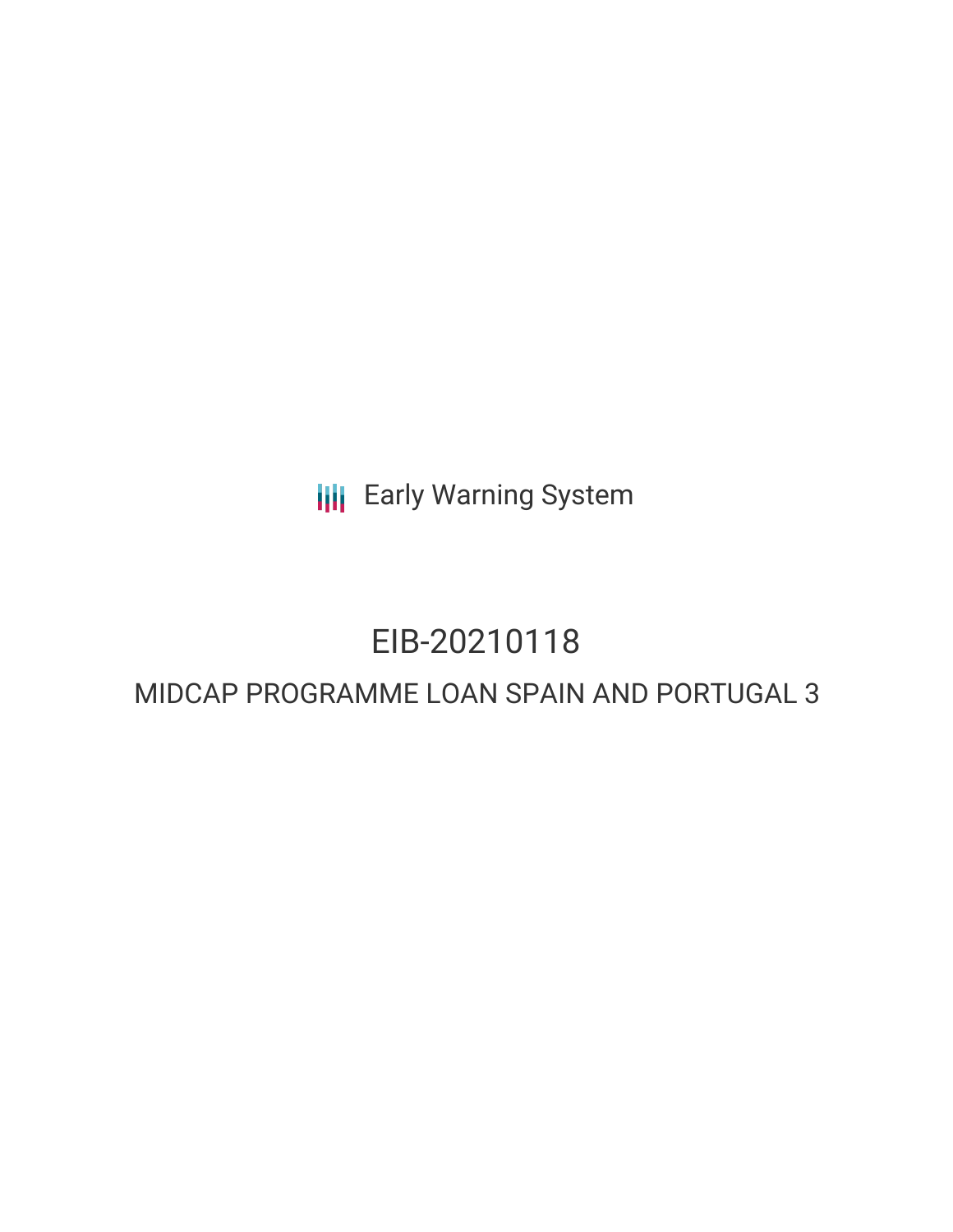

#### **Quick Facts**

| <b>Countries</b>              | Portugal, Spain                |
|-------------------------------|--------------------------------|
| <b>Financial Institutions</b> | European Investment Bank (EIB) |
| <b>Status</b>                 | Proposed                       |
| <b>Bank Risk Rating</b>       | U                              |
| <b>Borrower</b>               | ACCEPTABLE CORPORATE(S)        |
| <b>Sectors</b>                | Finance                        |
| <b>Investment Type(s)</b>     | Loan                           |
| <b>Loan Amount (USD)</b>      | \$302.13 million               |
| <b>Project Cost (USD)</b>     | \$725.10 million               |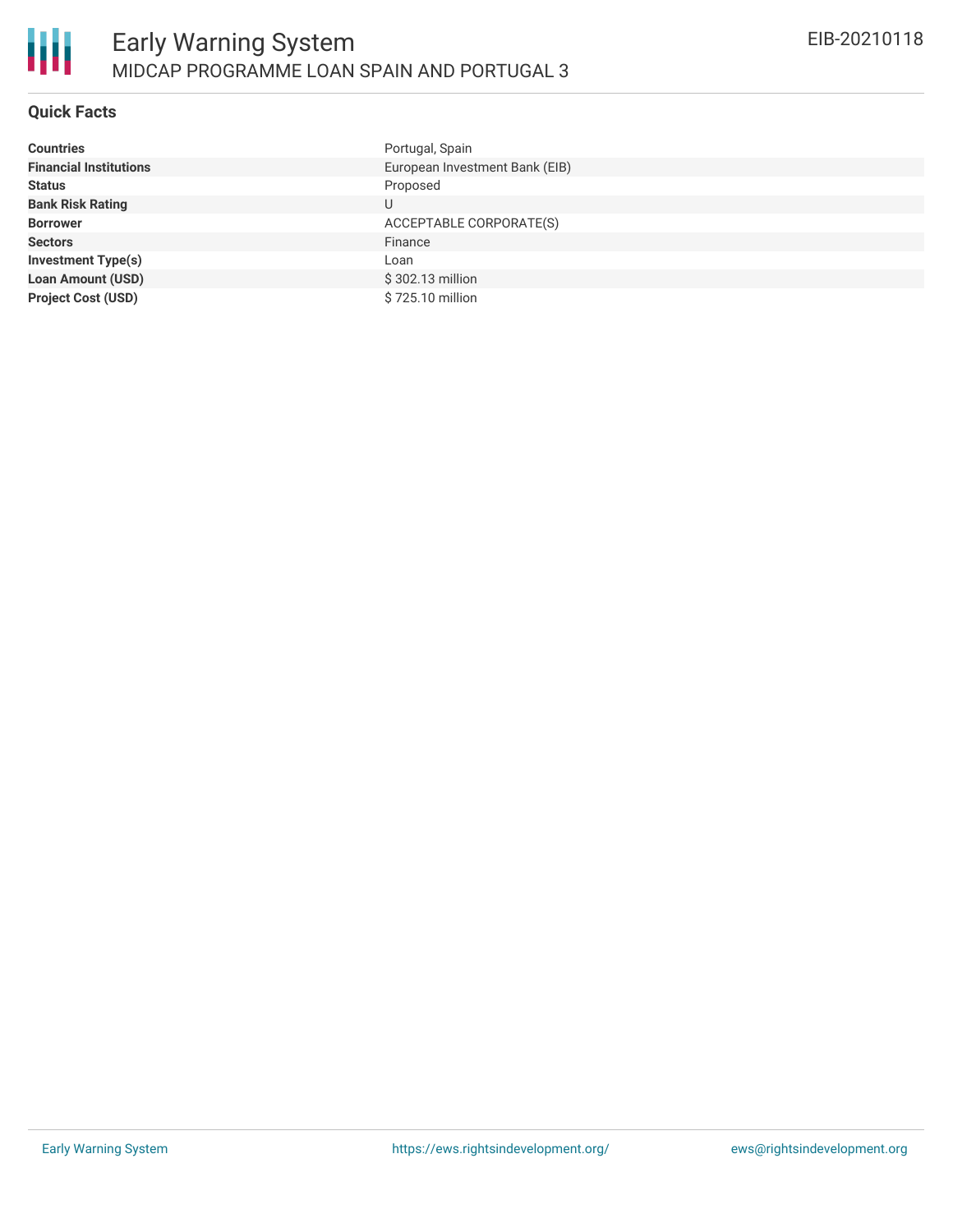

#### **Project Description**

According to the bank website, MIDCAP PROGRAMME LOAN SPAIN AND PORTUGAL 3 is a Programme loan to finance the investments of eligible mid-caps and small and medium-sized enterprises (SMEs) in different industrial sectors in Spain and Portugal to improve competitiveness and access to finance at favourable conditions.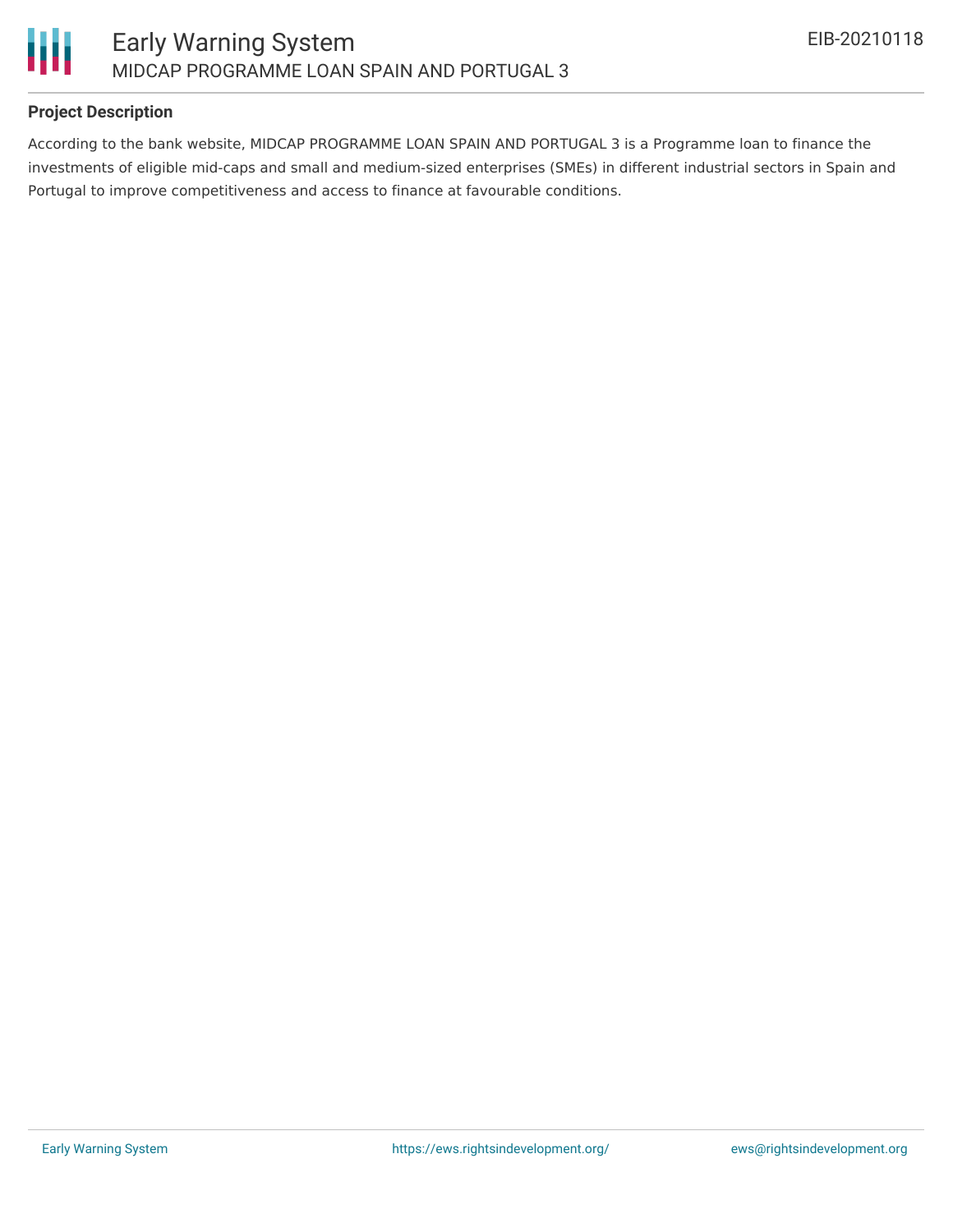

**Early Warning System Project Analysis**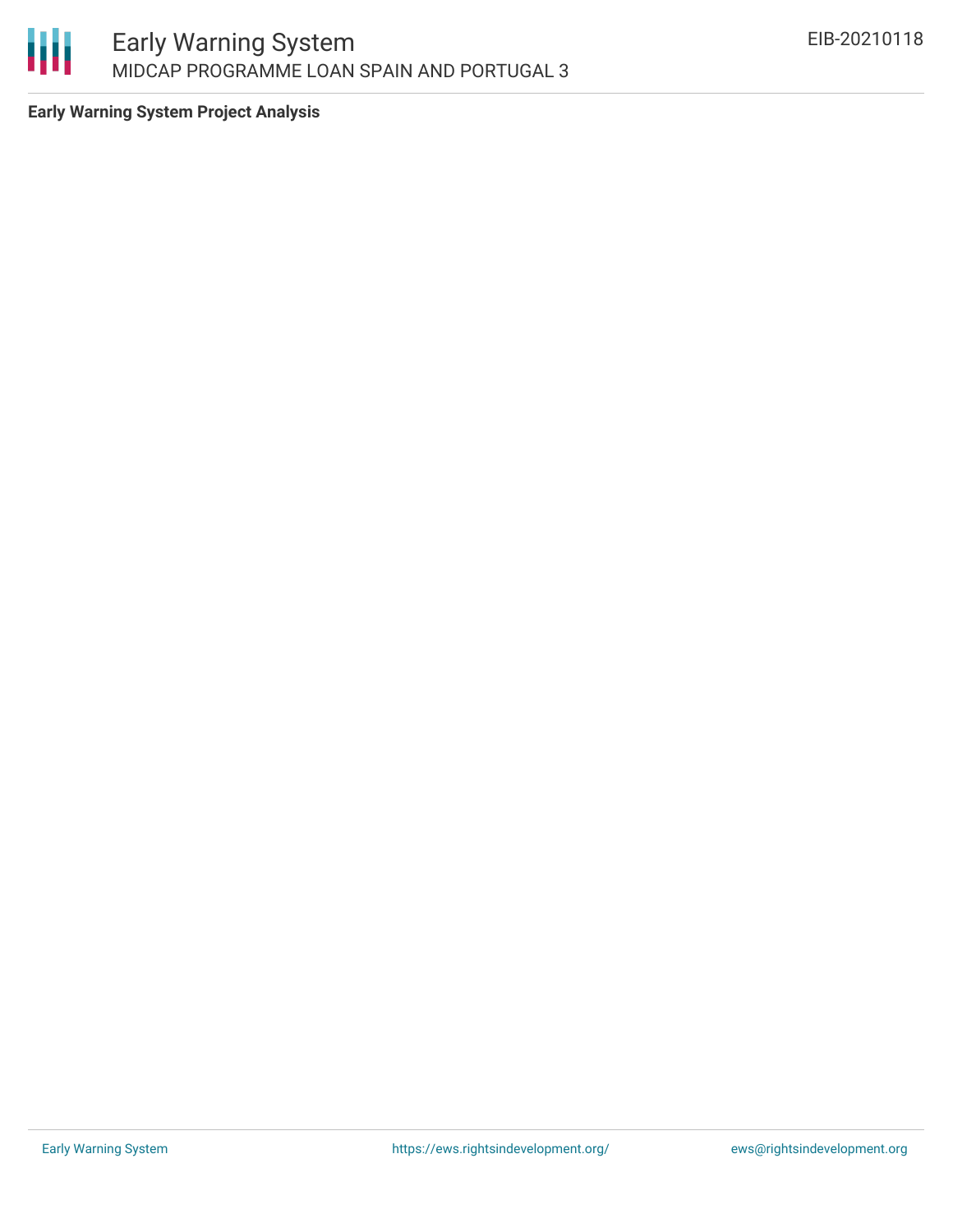

**People Affected By This Project**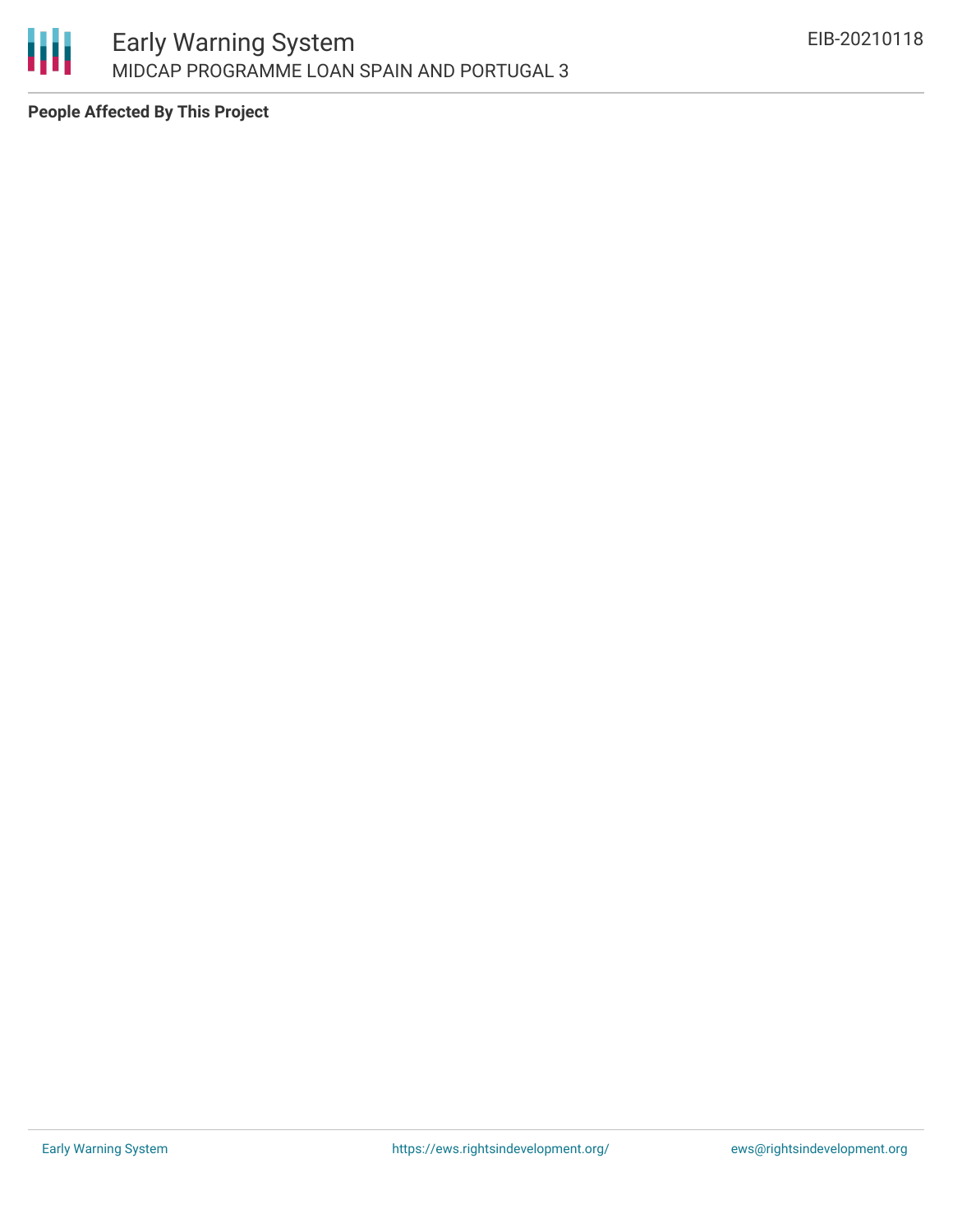

#### **Investment Description**

European Investment Bank (EIB)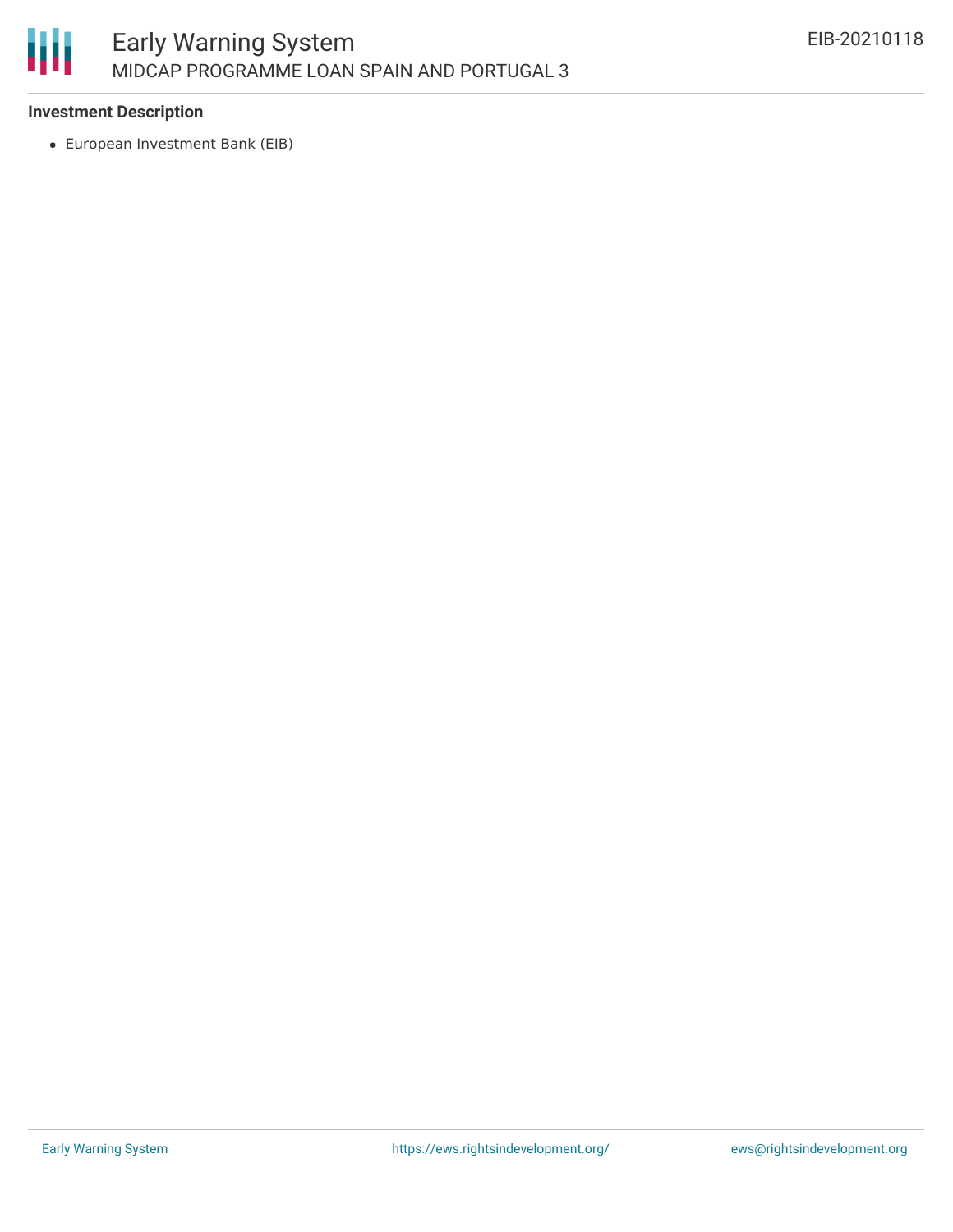

**Private Actor Relationship Private Actors Description**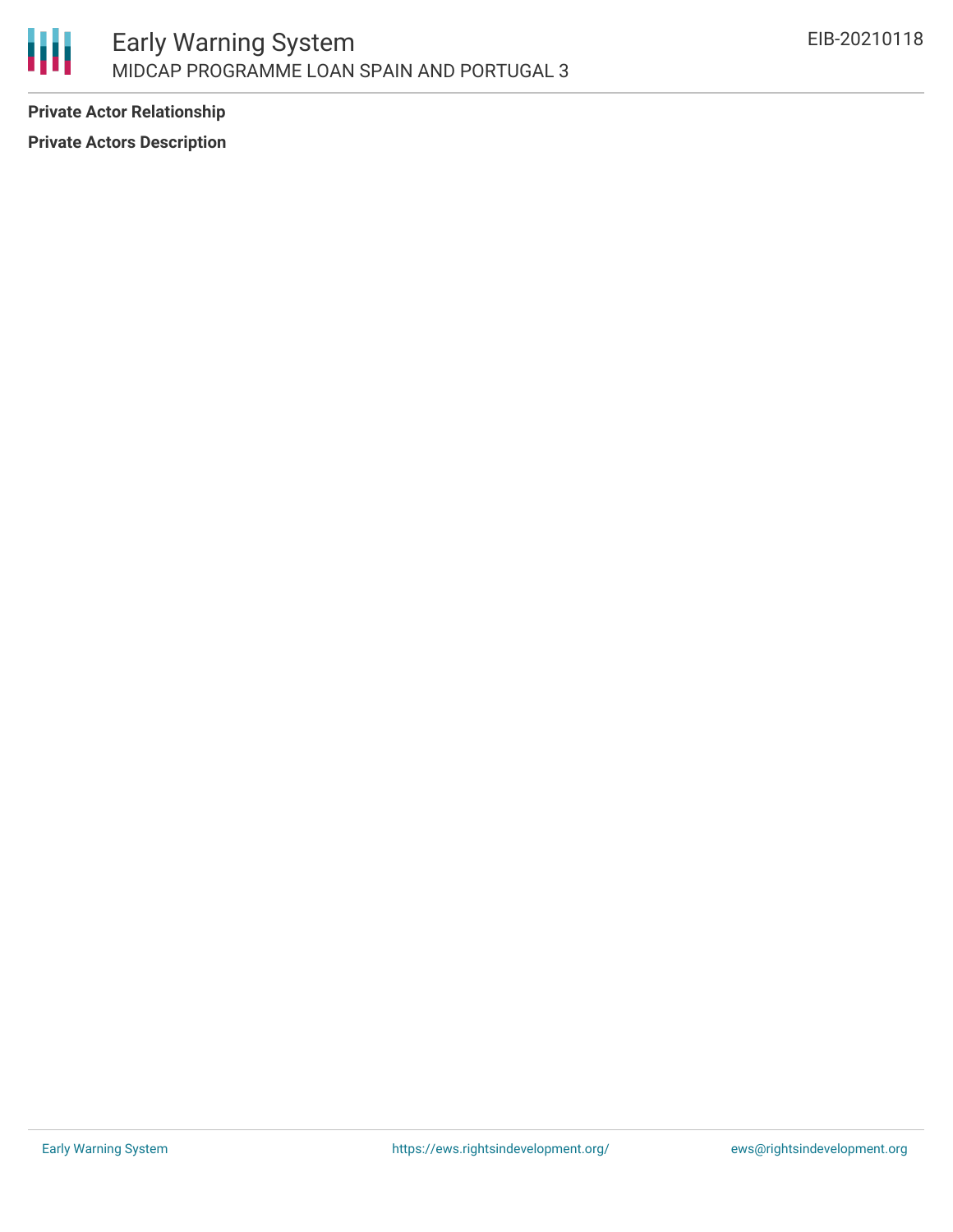#### **Contact Information**

Project contacts not available at the time of disclosure.

#### ACCESS TO INFORMATION

You can submit an information request for project information at: https://www.eib.org/en/infocentre/registers/requestform/request-form-default.htm

#### ACCOUNTABILITY MECHANISM OF EIB

The EIB Complaints Mechanism is designed to facilitate and handle complaints against the EIB by individuals, organizations or corporations affected by EIB activities. When exercising the right to lodge a complaint against the EIB, any member of the public has access to a two-tier procedure, one internal - the Complaints Mechanism Office - and one external - the European Ombudsman. A complaint can be lodged via a written communication addressed to the Secretary General of the EIB, via email to the dedicated email address: complaints@eib.org, by completing the online complaint form available at the following address: http://www.eib.org/complaints/form via fax or delivered directly to the EIB Complaints Mechanism Division, any EIB local representation office or any EIB staff. For further details, check:

http://www.eib.org/attachments/strategies/complaints\_mechanism\_policy\_en.pdf

When dissatisfied with a complaint to the EIB Complaints Mechanism, citizens can then turn towards the European Ombudsman. A memorandum of Understanding has been signed between the EIB and the European Ombudsman establishes that citizens (even outside of the EU if the Ombudsman finds their complaint justified) can turn towards the Ombudsman on issues related to 'maladministration' by the EIB. Note that before going to the Ombudsman, an attempt must be made to resolve the case by contacting the EIB. In addition, the complaint must be made within two years of the date when the facts on which your complaint is based became known to you. You can write to the Ombudsman in any of the languages of the European Union. Additional details, including filing requirements and complaint forms, are available at: http://www.ombudsman.europa.eu/atyourservice/interactiveguide.faces